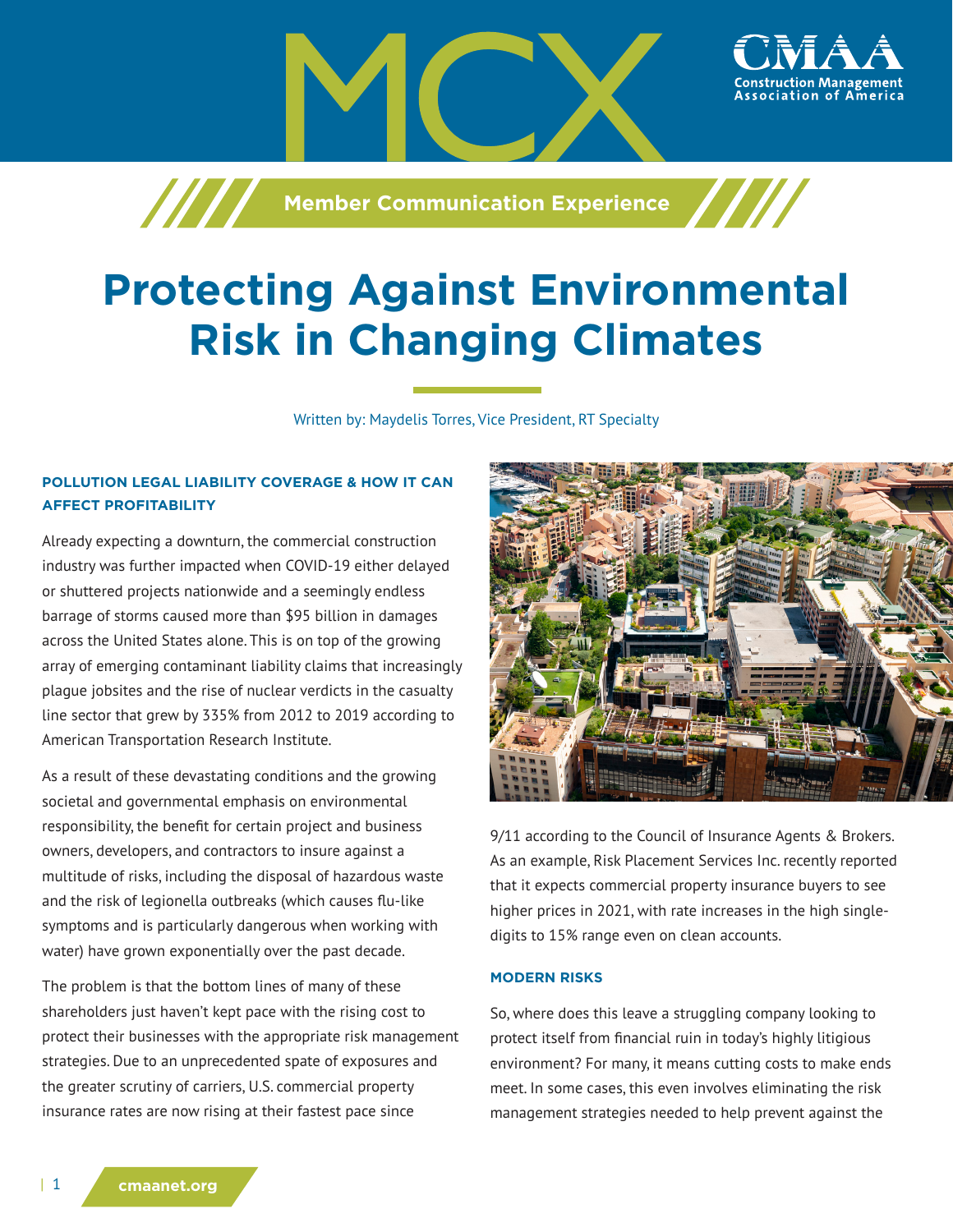very real exposures, challenges, fines, and claims that can plague jobsites on a near daily basis. For example, the Merit Energy Company recently agreed to pay \$115,000 in fines after it spilled nearly 20,000 gallons of wastewater and crude in western Wyoming. This is in addition to the site's cleanup and remediation costs.

 $\boldsymbol{H}$ 

Other key considerations surround the Biden administration's renewed emphasis on environmental justice. Largely considered industry-friendly, many of Trump's mandates and executive orders are likely to be withdrawn and replaced by the eco-friendly policies introduced throughout the Obama years. This may even include a more heavily regulated environment that imposes actions on everything from climate change and chemical usage to the enhanced protection of wetlands, waterways, and endangered species.

Nevertheless, despite the added potential for liability in today's environmental space, many insureds are increasingly looking to lower costs by skimping on the coverage forms that, in many cases, have never been more needed. In some cases, this could be due to the continued false impressions of policy holders, who believe their existing property insurance policies will protect against the exposures, while failing to actually cover these exposures. This includes the liabilities that can span from the inadvertent disturbance of preexisting contaminants to the discovery of unknown preexisting conditions that are many times found during a construction or redevelopment project.

#### **PROTECTING YOUR BUSINESS**

However, the truth is there isn't really a good time to gamble with the future. Without certain coverages in place, the cost to remediate a spill or contaminated landsite could cost anywhere from tens of thousands of dollars to tens of millions. And this is without considering the associated claims and lawsuits which have been on an upward trajectory due to the increase in microbial matter, disinfection expenses, and soil and groundwater contamination exposures.

Subsequently, the benefits of a well-crafted pollution legal liability (PLL) policy should never be dismissed. Its ability to facilitate contaminated property transactions and buoy the balance sheets of large real estate assets are just a few of the advantages offered to virtually every industry that owns, leases, acquires or divests real estate. For example, in 2020, this claims-made coverage consistently managed the onand off-site cleanup and remediation expenses; third-party bodily injury and property damage; and defense expenses of insureds representing the commercial/habitational real estate, manufacturing, health care, and education industries, among others.

Such benefits many times involve the inclusion of contingent business interruption, defense outside the limits, and first-party diminution of value for inert real estate portfolios. Indemnity triggers have also been used to address the known pollution conditions identified in contaminated property transfers.

As for the future, the demand for PLL is expected to rebound as the U.S. economy slowly emerges from the COVID-19 global pandemic. Despite the exit of a major carrier in the PLL space during the first quarter of 2021, the availability of PLL coverage has never been greater with approximately 25 carriers offering some form of the coverage.

Other advantages include the market's growing understanding of the benefits and risk management protections provided by this policy form.

Although the scrutiny is also likely to become increasingly tighter for most insureds, the advantages may still greatly outweigh the policy costs for the insureds unfortunate enough to suffer devastating environmental incidents.  $\mathcal{L}$